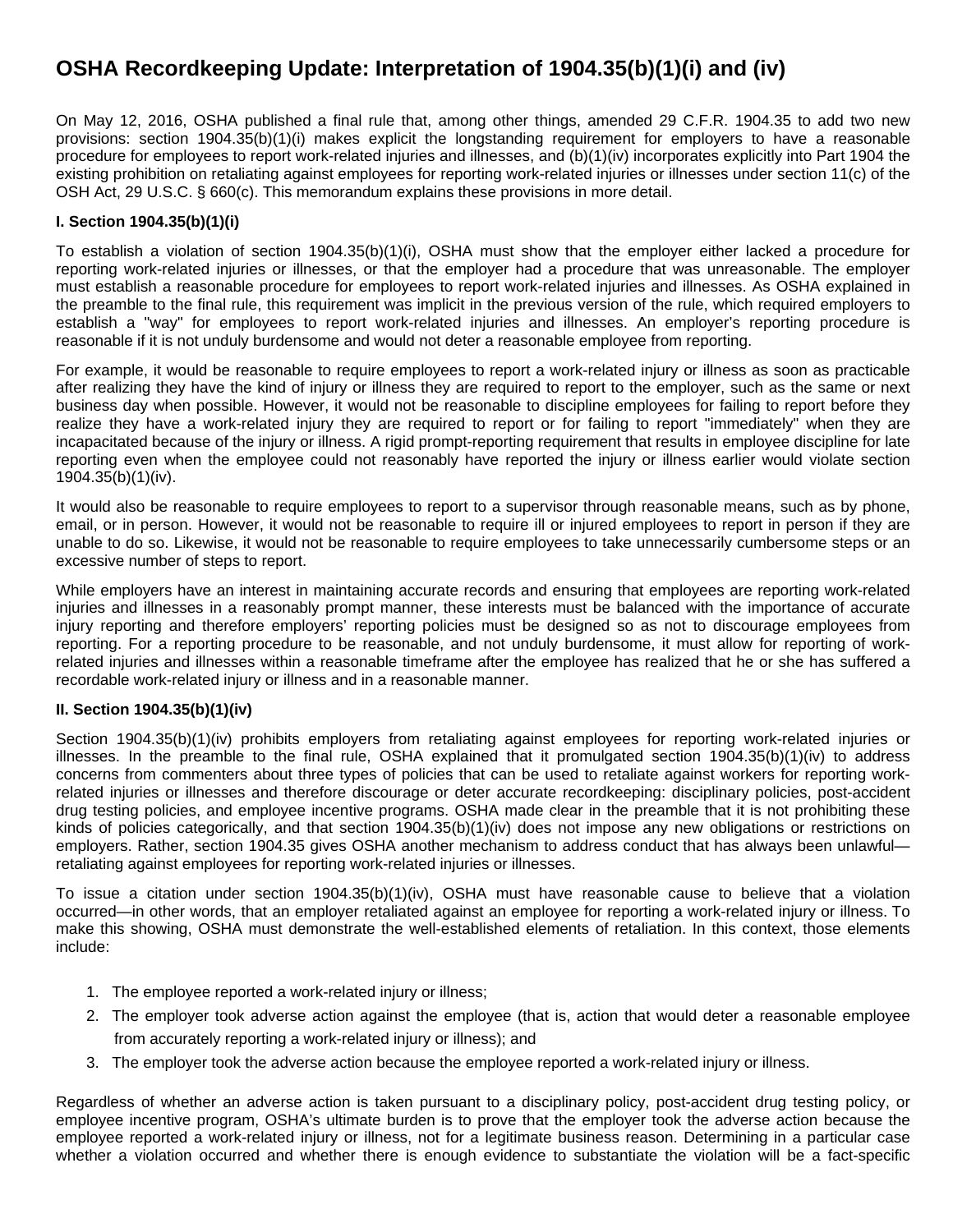inquiry. The discussion below explains in more detail the kinds of facts that will be important in evaluating whether a violation has occurred in the contexts of disciplining employees who report, providing or withholding a benefit based on whether an employee reports, and drug testing employees who report work-related injuries or illnesses.

### **A. Discipline.**

Section 1904.35(b)(1)(iv) does not prohibit employers from disciplining employees who violate legitimate safety rules or reasonable reporting procedures. Rather, it prohibits disciplining employees simply because they report a work-related injury or illness. In some cases, OSHA will have direct evidence that an employer disciplined an employee simply for reporting a work-related injury or illness, such as a policy under which the employer automatically disciplines all employees who report work-related injuries or illnesses without regard to whether the reporting employee violated a work rule, or statements by the employer indicating that it disciplined the employee simply for reporting. Direct evidence of retaliation is sufficient to establish a violation.

To establish a violation of section 1904.35(b)(1)(iv) in a case where an employer claims it disciplined an employee who reported a work-related injury or illness for a legitimate business reason such as violating a workplace safety rule, or a rule on the time, place or manner for reporting an injury or illness, OSHA will need to show that the real reason for the discipline was the reported injury or illness and not the rule violation. As is typically true in a discrimination case, circumstantial evidence can satisfy this burden, as direct evidence of the employer's real reason for the adverse action may not exist.

In these circumstances, when OSHA is evaluating whether the employer violated section 1904.35(b)(1)(iv), the central inquiry is whether the employer treated other employees who violated the same rule in the same way—i.e., took the same adverse action—regardless of whether those employees reported a work-related injury or illness, or whether the employer only or primarily used the rule against employees who reported a work-related injury or illness. Evidence that the employer consistently applied the rule when employees violated it regardless of whether the employees also reported a work-related injury or illness is evidence that the real reason for the discipline was the work rule violation, not the injury or illness report. On the other hand, evidence that the employer disproportionately disciplined employees for violating the rule when they reported work-related injuries or illnesses (and tended to ignore violations absent an injury or illness) indicates that the real reason for the discipline was the reported injury or illness, not the work rule violation. The same analysis would apply if reporting employees are subject to more severe adverse action than non-reporting employees who also violated a work rule in the same manner or to the same degree. OSHA will also evaluate any other evidence relevant to the employer's reason for the discipline. If OSHA determines that the real reason for the discipline was the reported injury or illness, OSHA may issue a citation under section 1904.35(b)(1)(iv).

Similarly, in cases involving an employer rule about the time, place or manner for reporting an injury or illness, OSHA will evaluate whether the employer had a legitimate business reason for the discipline or whether the rule was used as a pretext for disciplining the employee for reporting a work-related injury or illness. OSHA will consider factors such as the reasonableness of the rule; whether the employee had a reasonable basis for the deviation; whether the employer has a substantial interest in the rule and its enforcement; and whether the discipline imposed appears proportionate to the employer's interest in the rule. If OSHA determines that the real reason for the discipline was the report of an injury or illness, OSHA may issue a citation under section 1904.35(b)(1)(iv).

## **B. Drug and Alcohol Testing.**

Section 1904.35(b)(1)(iv) does not prohibit employers from drug testing employees who report work-related injuries or illnesses so long as they have an objectively reasonable basis for testing, and the rule does not apply to drug testing employees for reasons other than injury-reporting. Moreover, OSHA will not issue citations under section 1904.35(b)(1)(iv) for drug testing conducted under a state workers' compensation law or other state or federal law. Drug testing under state or federal law does not violate section 1904.35(b)(1)(iv). See sections  $4(b)(1)$  and  $4(b)(4)$  of the OSH Act, 29 U.S.C. §§ 653(b)(1) & (4). Section 1904.35(b)(1)(iv) only prohibits drug testing employees for reporting work-related injuries or illnesses without an objectively reasonable basis for doing so. And, as in all cases under section 1904.35(b)(1)(iv), OSHA will need to establish the three elements of retaliation to prove a violation: a protected report of an injury or illness; adverse action; and causation.

When evaluating whether an employer had a reasonable basis for drug testing an employee who reported a work-related injury or illness, the central inquiry will be whether the employer had a reasonable basis for believing that drug use by the reporting employee could have contributed to the injury or illness. If so, it would be objectively reasonable to subject the employee to a drug test. When OSHA evaluates the reasonableness of drug testing a particular employee who has reported a work-related injury or illness, it will consider factors including whether the employer had a reasonable basis for concluding that drug use could have contributed to the injury or illness (and therefore the result of the drug test could provide insight into why the injury or illness occurred), whether other employees involved in the incident that caused the injury or illness were also tested or whether the employer only tested the employee who reported the injury or illness, and whether the employer has a heightened interest in determining if drug use could have contributed to the injury or illness due the hazardousness of the work being performed when the injury or illness occurred. OSHA will only consider whether the drug test is capable of measuring impairment at the time the injury or illness occurred where such a test is available. Therefore,